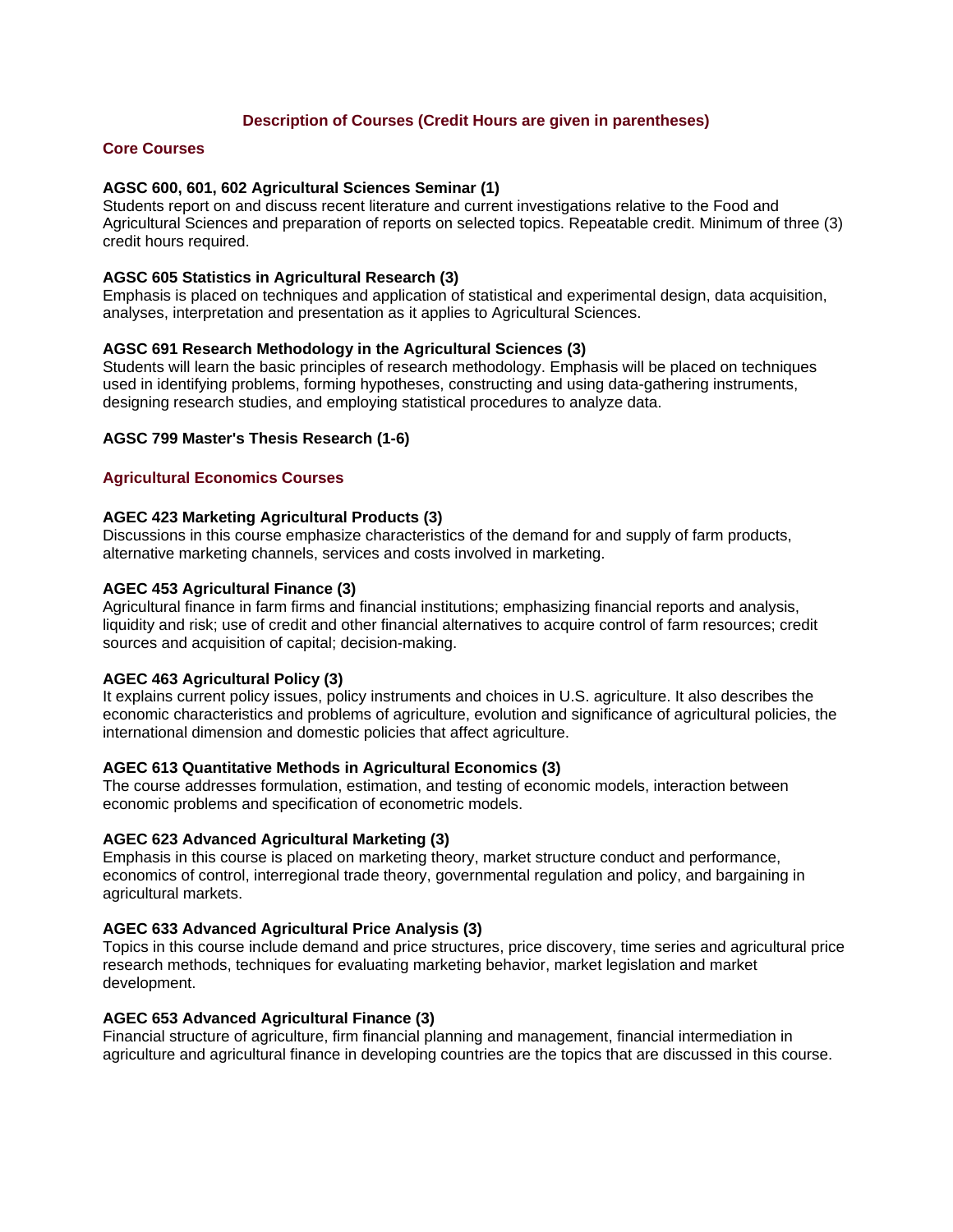## **AGEC 663 Agricultural Policy and Rural Resource Development (3)**

It focuses on current issues in agricultural policy and rural resource development, application of welfare criteria and economic analysis to agriculture, food and rural development problems and policies.

### **AGEC 680 Individual Studies in Agricultural Economics (1-3)**

The student is required to produce a scholarly paper, which provides a critique of a selected topic in Agribusiness related areas. Can be used to satisfy the "creative component" requirement for students pursuing the non-thesis option.

## **AGEC 713 Economics of Agricultural Production (3)**

Students learn about the use and application of production economics in the agricultural industry through graphical and mathematical approaches.

## **AGEC 773 Seminar/Group Study in Research Methods (3)**

Students will be required to develop and present a thesis prospectus for this course, to include principles and application of the scientific method in developing a research proposal, data collection management and analysis, and thesis writing.

## **AGEC 813 Advanced Microeconomic Theory (3)**

This is an advanced treatment of the theory of prices and markets. Discussions focus on analysis of the theory of the household and the firm, concepts of general equilibrium and welfare economics, and principles of efficient and equitable allocation of resources.

## **AGEC 814 Advanced Macroeconomic Theory (3)**

This is an advanced treatment of an economy's overall performance, including fluctuations in economic activity, causes of inflation and unemployment, impact of fiscal and monetary policies on the economy's aggregate output.

## **Agriculture and Extension Education Courses**

### **AEED 423 Extension Education (3)**

The agricultural extension service as an educational agency. The history, philosophy, objectives, policy, organization, legislation and methods used in extension work.

### **AEED 426 Development and Management of Extension Youth Program (3)**

Designed for present and prospective state leaders of extension youth programs. Program development, principles of program management, leadership development and counseling, science, career selection and citizenship in youth programs, field experience in working with low income families' youth, and urban work.

### **AEED 497 Conservation of Natural Resources (3)**

Study of the state's natural resources: soil, water, fisheries, wildlife, forests and minerals. Natural resources problems and practices. Extensive field study. Methods of teaching conservation included.

### **AEED 600 Seminar I (1)**

Reports and discussion of recent literature and current investigations relative to the Agricultural Sciences.

### **AEED 625 Administration and Supervision of Agriculture Programs (3)**

Management principles and practices of planning, organizing, directing, staffing and evaluating as applied to administration and supervision of programs in agriculture.

### **AEED 626 Program Development in Agriculture and Extension Education (3)**

Concepts in program planning and development. Framework for analysis of program and implementation in the education and extension services.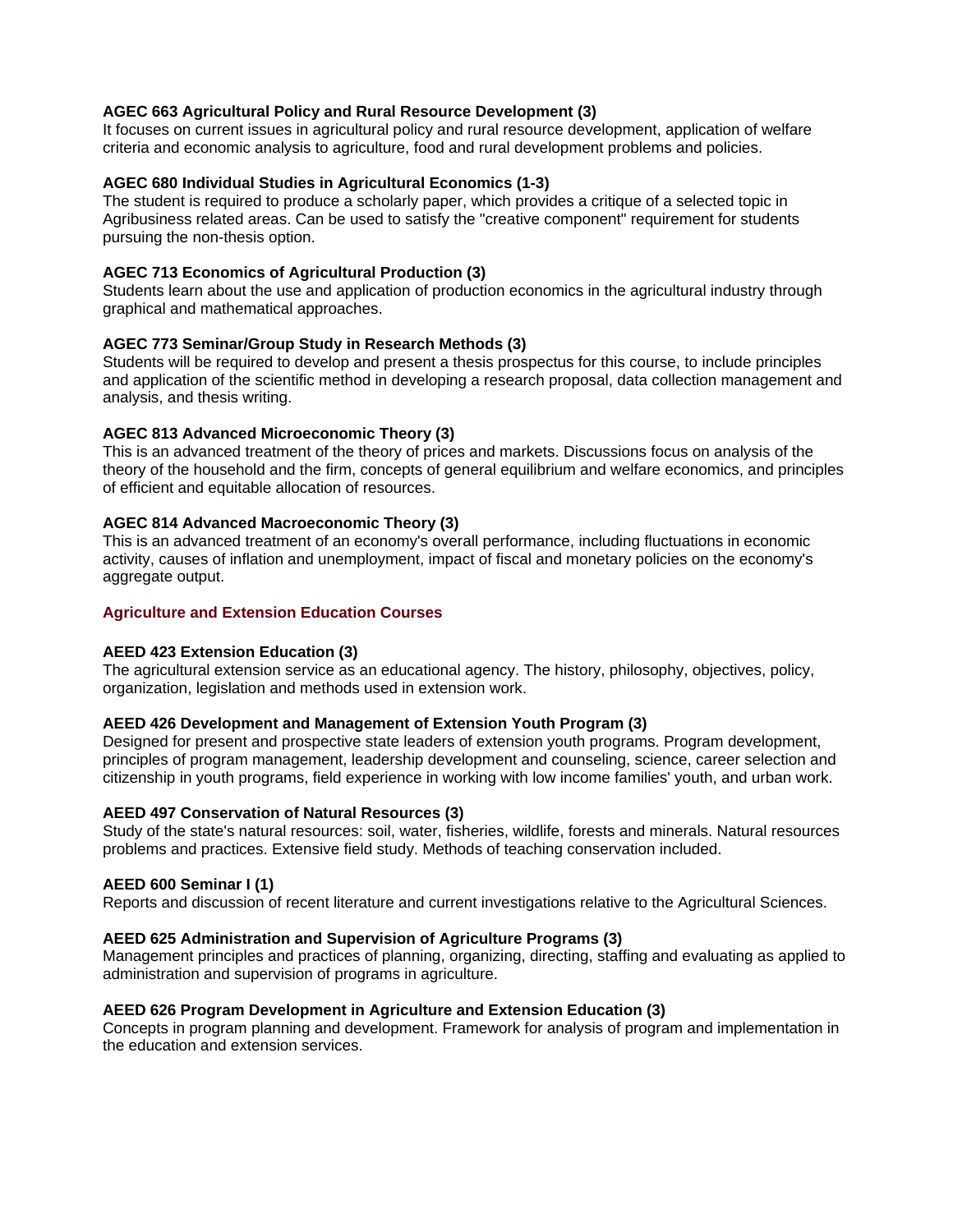## **AEED 627 Program Evaluation in Adult and Continuing Education (3)**

Designed for those who provide adult instruction in community colleges, university outreach programs, businesses and industries. This course will help you to become more effective in evaluating educational programs, and will build upon current levels of instructional or administrative expertise in the adult education field.

## **AEED 630 Teaching – Learning in Adult and Continuing Education (3)**

This course deals with theory, principles and procedures of teaching and learning in adult and continuing education.

## **AEED 663 Development Leadership (3)**

Principles and practices of leadership development. Organization, implementation, and evaluation of individual and group leadership development in agriculture.

## **AEED 691 Research Methodology in the Agricultural Sciences (3)**

Principles, applications and techniques used in identifying problems, forming hypotheses, developing and using data gathering instruments, designing research studies, employing statistical procedures to analyze data and organizing materials for thesis writing.

## **AEED 699 Special Problems (1-3)**

Emphasis on a specific topic within the student's area of interest. Choice of topic, hours and credit must be made in consultation with the instructor prior to registration. A written report and an oral presentation of the topic studied will be required.

## **AEED 789 Special Topics (1-3)**

May be repeated to a maximum of nine credits provided content is different each offering.

## **AEED 798 Seminar in Research (1-8)**

Problems in the organization, administration and supervision of the several agencies of extension and/or agricultural education. Repeatable to a maximum of eight credit hours.

## **AEED 799 Master's Thesis Research (1-6)**

### **Animal and Poultry Science Courses**

### **ANPT 424/624 Animal and Avian Health and Diseases (4)**

The study of parasitic, viral, bacterial and protozoal diseases of mammalian and avian species will be covered. Methods of disease prevention, control and eradication will also be discussed.

### **ANPT 611 Poultry Diseases and Hygiene (4)**

Students will study the parasitic, viral, bacterial and protozoan diseases of domestic poultry. Methods of disease prevention, control and eradication will also be discussed.

### **ANPT 614 Advanced Animal Avian Physiology (4)**

This course covers an in depth presentation of major organ systems and their interaction in the maintenance of homeokinesis.

### **ANPT 621 Applied Poultry Nutrition (3)**

Students will learn hot to apply the basic principles of nutrition to the avian species. Nutritional requirements of poultry, deficiency diseases, lease cost formulations and effects of environment on avian nutrition will also be discussed.

### **ANPT 622 Analytical Laboratory Methods (2)**

The application of analytical laboratory techniques used in biomedical research will be explored.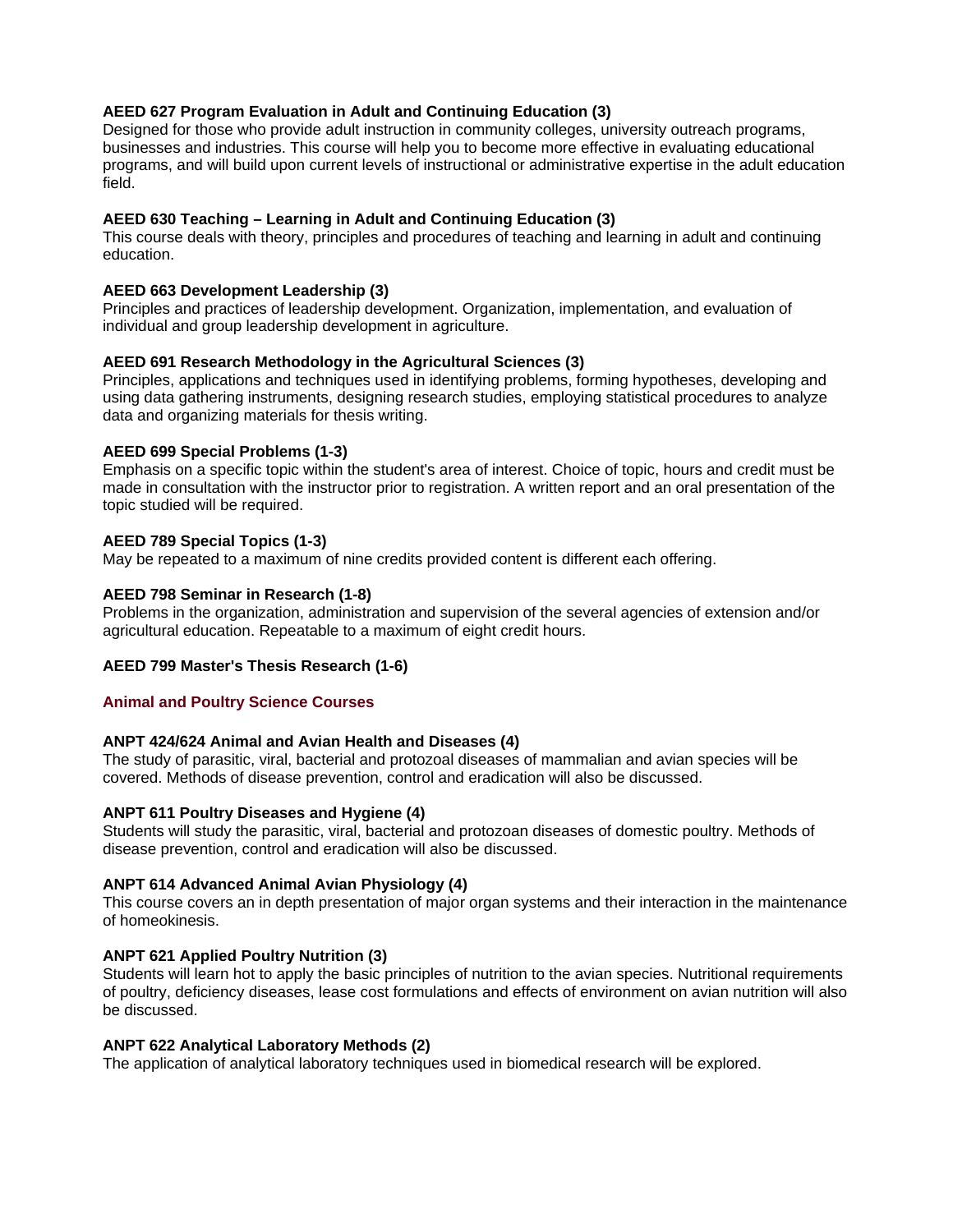## **ANPT 634 Advanced Animal and Avian Diseases (4)**

Students will study the nutritional and metabolic diseases and the isolation and cultivation of macro and microscopic parasites inclusive of gross and microscopic pathology.

## **ANPT 642 Advanced Non-Ruminant Nutrition (3)**

The application of basic principles of nutrition to commercial non-ruminant animals will be discussed. Factors affecting nutritional requirements, effects of environment on nutrition and least cost formulations will also be covered.

### **ANPT 680 Individual Studies in Animal and Poultry Science (1-3)**

The student is required to produce a scholarly paper, which provides a critique of a selected topic in Animal and Poultry Science. This can be used to satisfy the "creative component" requirement for student pursuing the non-thesis option.

## **Food and Nutrition Courses**

## **NUTD 600 Pre-professional AP-4 Practice Program in Dietetics (1-5)**

This is an in-service course restricted to dietitians.

## **NUTD 640 Nutrition & Human Development (3)**

The course covers the role of nutrients in physiological systems and biochemical processes as related to the perspective of human growth and development across the lifespan.

## **NUTD 642 Nutritional Counseling (3)**

Assessment, planning, implementation and evaluation of nutritional counseling and educational techniques are examined.

## **NUTD 644 Special Problems in Nutrition (3)**

This is an assessment of nutritional status and needs of various groups such as the aged, infants and children and adolescents. Emphasis is placed on development and management of nutrition programs to meet specific needs through the actions of community agencies.

## **NUTD 646 Clinical Nutrition (3)**

Metabolism in disease and the adaptation of diet in the treatment or prevention of disease are studied.

## **NUTD 650 Intermediary Metabolism (3)**

The course covers the major routes of carbohydrates, lipids and protein metabolism with particular emphasis on metabolic shifts and their detection and significance.

## **NUTD 654 Nutritional Biochemistry (4)**

The course reviews recent developments in nutritional sciences designed to acquaint students with laboratory procedures in nutritional biochemistry and physiology, including the identification and measurements of nutrients and their metabolites in foods, tissue and body fluids and human and animal experiments in nutrition. Special emphasis is placed on the relationship between biochemistry and nutrition.

### **NUTD 656 Nutrition Laboratory (1-3)**

Digestibility studies are conducted with ruminant and monogastric animals. The proximate analysis of various food products and feeding trials are used to demonstrate classical nutritional deficiencies in laboratory animals.

### **NUTD 660 Protein and Amino Acids in Nutrition (3)**

This is an advanced study of the roles of amino acids in nutrition and metabolism. Protein digestion, absorption, anabolism, catabolism and amino acid balance are examined.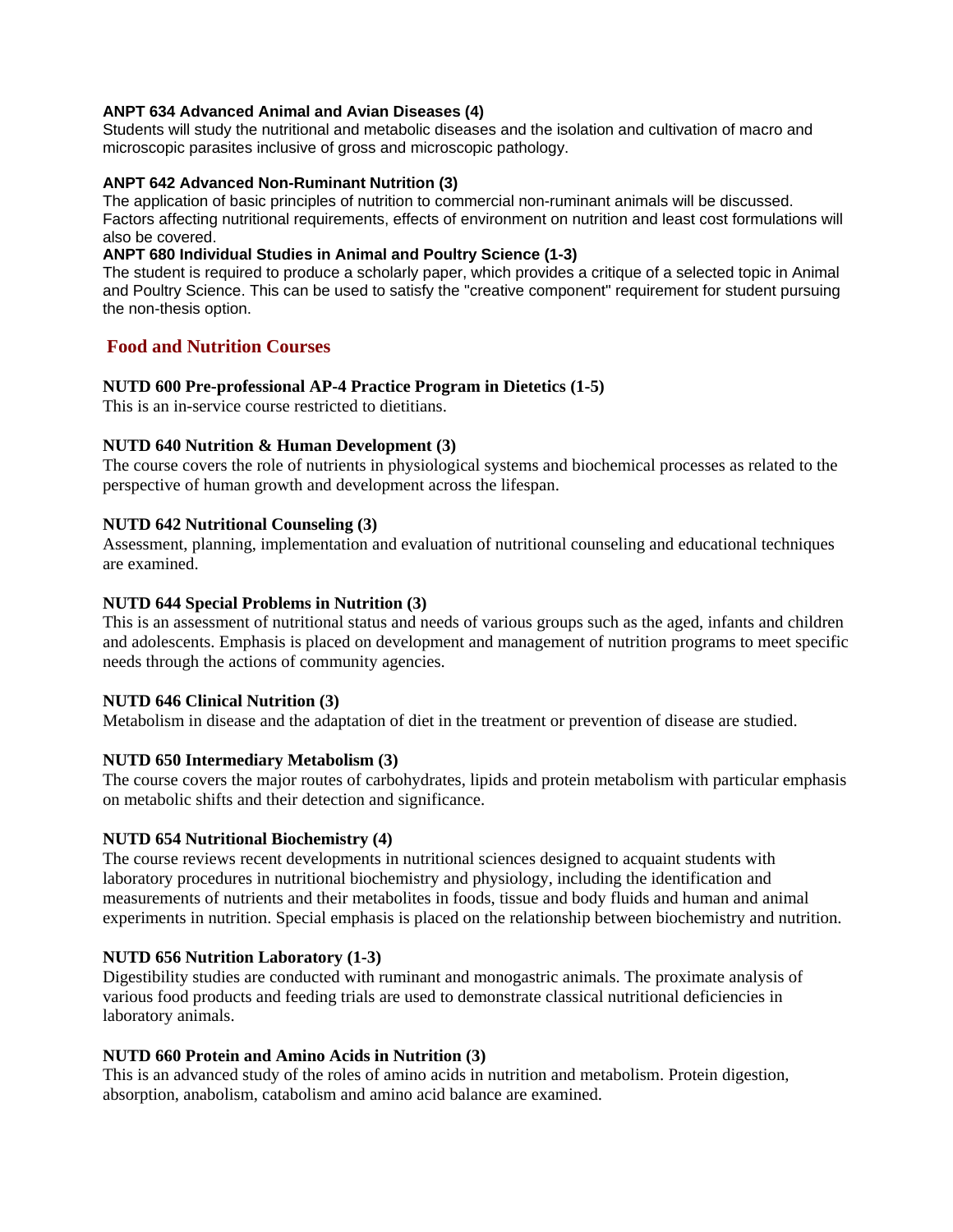## **NUTD 664 Vitamin and Mineral Metabolism (3)**

This is an advanced study of the fundamental role of vitamins in nutrition, including chemical properties, absorption, metabolism, excretion and deficiency syndromes. Basic nutritional data on minerals are presented.

## **NUTD 670 Advanced Food Safety (3)**

The course emphasizes current trends in a number of areas: food safety and emerging food borne pathogens, regulating food safety, traditional and rapid microbiological methods, relationship of environmental factors to occurrence, growth and survival of microorganisms in foods, mechanisms of control, HACCP, risk assessment, sanitation and food safety education. Special emphasis is placed on actual food borne outbreaks.

# **Prerequisite: BIOL 301 or AMIC 324 or permission of the instructor.**

## **NUTD 680 Individual Studies in Food & Nutrition (1)**

The student is required to produce a scholarly paper which provides a critique of a selected topic in Food and Nutrition. This can be used to satisfy the "creative component" requirement for students pursuing the non-thesis option.

## **Natural Resource Sciences Courses**

### **NRES 683 Principles of Watershed Management (3)**

A course designed to acquaint students about how watersheds work, how they are managed, and how their management affects the ecology of the Chesapeake Bay, Coastal Bays and the Atlantic Ocean.

## **NRES 404/BIOL 404 Conservation Biology (3)**

This course is a multi-disciplinary approach to conservation of natural resources. Examination of basic genetic and ecological principles, importance of biodiversity, concept of island biogeography as it applies to course topic, endangered species conservation, and the value of protected areas. Strong emphasis will be placed on sociological, economic, and political components of conservation. Students will prepare three written reports on current conservation issues.

### **NRES 673 Ornithology (3)**

This course covers general biology, taxonomy, and natural history of birds, with an emphasis on North American families.

## **AGRN 483 Principles of Geographic Information Systems (3)**

This course is designed to provide students with an overview of the applicability and use of Geographic Information Systems (GIS); students will become competent with ArcView ©, a GIS software package from Environmental Systems Research Institute (ESRI), Inc. Students will also learn the basics of data management, data accuracy, spatial analysis, and data presentation.

### **ANPT 403/NRES 403 Advanced Aquaculture (3)**

The course covers the fundamentals of commercial fish and other marine animal production, including principles of pond and tank production, management, nutrition and disease.

## **BIOL 431 Mammology (4)**

This course is a detailed investigation of mammal biology, with emphasis on special physiological and ecological adaptations, ecological specializations and biogeography of mammals.

### **ENVS 684 Natural Resource Management (3)**

Discussions of the availability, use, abuse, depletion and pollution of various natural resources humans need for survival. The cost-benefit analyses and systems management concepts for natural resource conservation enabling us to save the "earth" for future generations will be addressed.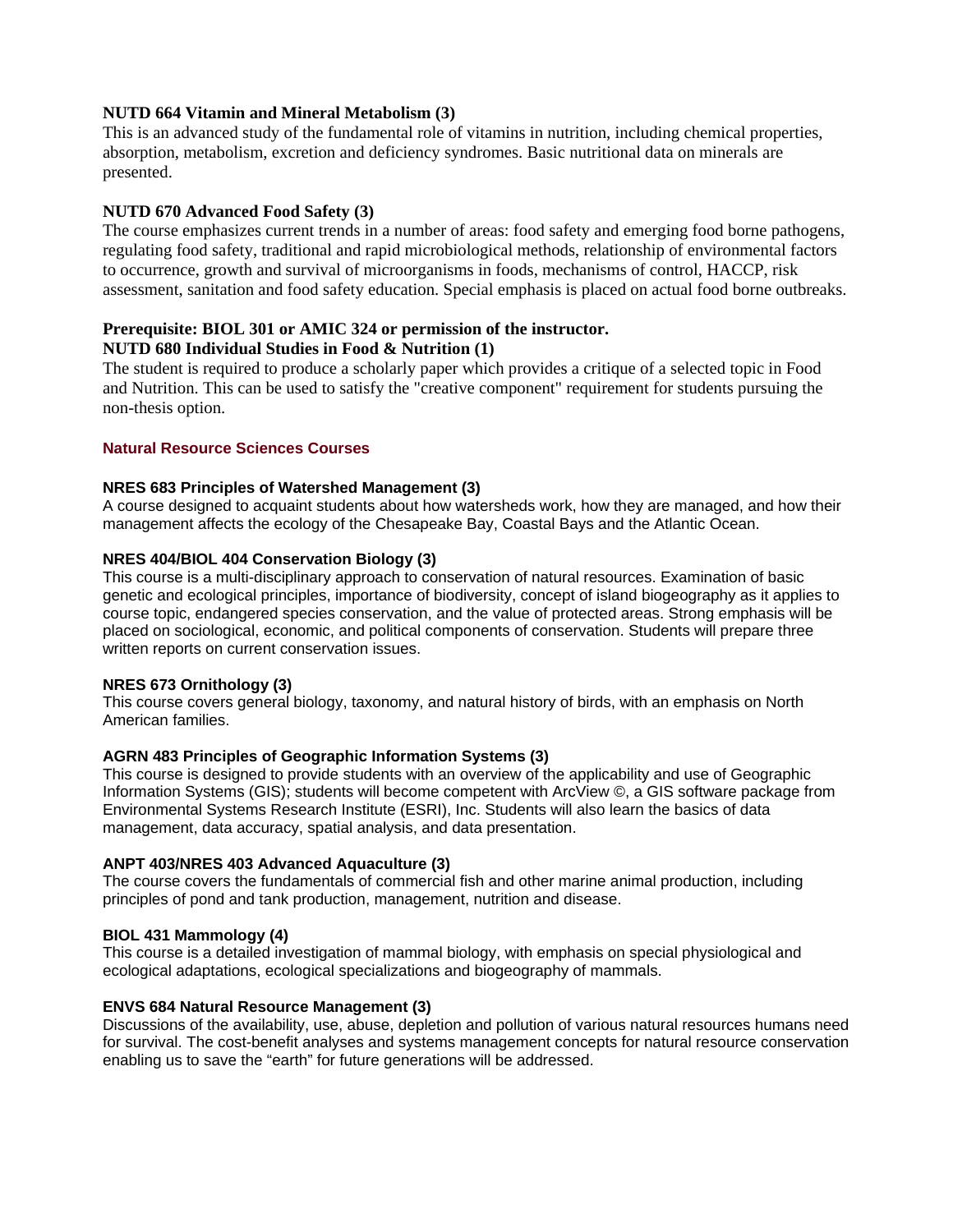## **BIOL 688F Fish Physiology (1-4)**

This is an overview of fish physiology, which fishery biologists and others can supplement with readings in current texts, reviews and research articles. Applicable points of general and comparative physiology are included. Summaries of important anatomic considerations are included where relevant, but the course is primarily for those who have already completed courses in general physiology, chemistry, biochemistry and fish anatomy. An IVN offered course.

### **CHEM 670 Advanced Biochemistry (3)**

The classification, chemistry and metabolism of protein, amino acids, carbohydrates and lipids are covered.

### **NRES 799 Master's Thesis Research (1-6)**

### **Plant and Soil Science Courses**

### **AGRI 615 Advances in Plant Genetics and Breeding (3)**

Discussion of special topics in genetics and breeding for resistance to pest and other stress factors are covered.

### **AGRI 625 Plant, Soil-Water Relationships (3)**

This course involves a study of soil biology, ecology, root morphology and anatomy affecting mineral nutrition and plant water relations.

### **AGRI 638 Advanced Horticultural Crop Production (3)**

Physical, chemical and biological factors affecting horticultural crops will be covered. Emphasis will be placed on post-harvest physiology.

### **AGRI 684 Recombinant DNA Technology (3)**

This is a laboratory course to introduce the basic principles of gene cloning, give essential background on working with E. coli, utilize different cloning systems and employ methods utilized for DNA sequencing.

#### **AGRN 423/653 Soil Fertility (3)**

This course provides an in-depth knowledge of relationships of soil mineralogy, texture, organic matter and pH to soil fertility. The use of organic and commercial fertilizers in crop production, and their effects on the environment are emphasized and explored.

### **AGRN 623 Advanced Soil Chemistry (3)**

This course provides and in-depth knowledge of clay-mineral properties and use of x-ray diffraction and electron micrographic analysis in their identification. The impact of clay-colloid chemistry in every day life and special topics in soil chemistry related to clays and clay minerals is also explored.

#### **AGRN 633 Soil Water Pollution (3)**

This course is designed to provide students with knowledge of the reaction and fate of pesticides, agricultural fertilizers, industrial and animal wastes in soil and water. Their relationship to the environment is heavily emphasized.

### **PLSC 674 Plant Pathology (4)**

The course will examine causes of diseases in agronomic and horticultural crops to include symptom and sign recognition, isolation, enumeration and management of diseases in the landscape and field crops. Lab exercises will include preparation of a journal-type manuscript based on an individual research project.

## **PLSC 603 Ecology of Plant-Microbial Systems (3)**

The course provides and in-depth study of the degradation of pollutants in plant-microbial systems and the role of plant-microbial interaction on the attenuation of environmental contaminants. Plant and microbialmediated mechanisms of pollutant transformation will be covered. The role the rhizosphere as a unique environment for the detoxification of aggressive compounds will be emphasized.